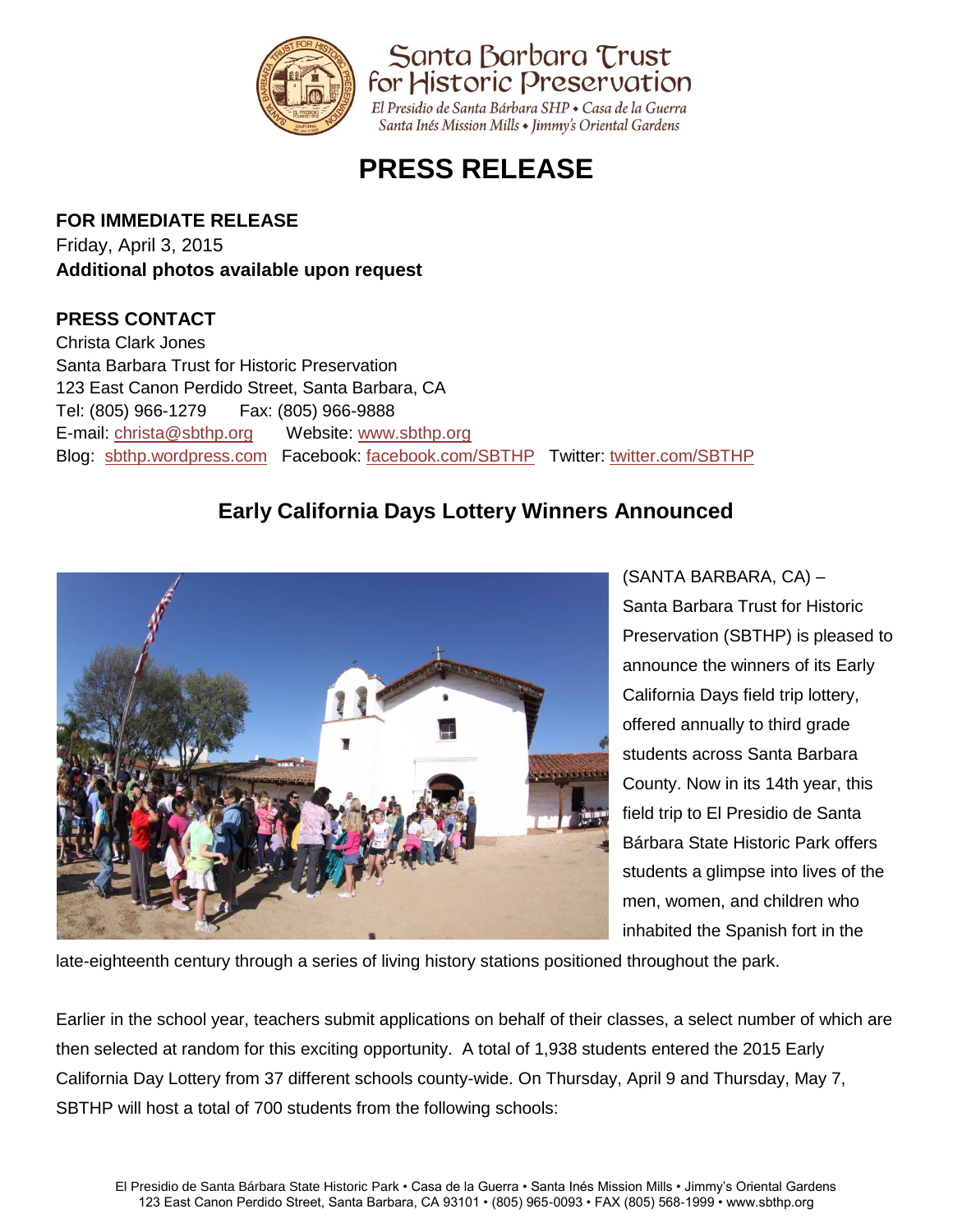Adams Elementary School Ballard School Carpinteria Family School Christian Academy Coastline Christian Academy Cold Spring School Crane School Hollister Elementary School Clarence Ruth Elementary School La Patera Elementary School Peabody Charter School Roosevelt Elementary School Santa Barbara Charter School Santa Ynez Valley Charter School St. Mary of the Assumption School Summerland Elementary School Vieja Valley Elementary School



Each year, SBTHP works to secure grant funding and to organize volunteers and specialists who staff 16 educational demonstrations. This year, support for Early California Days came from generous grants from the Towbes Foundation and California State Parks Foundation.

Lottery entrants who were not selected for the field trip, as well as the general public, may participate in the living history stations and other activities at the Founding Day Festival, held on Saturday, April 25, 2015, 11am-4pm.

####

**ABOUT Santa Barbara Trust for Historic Preservation (SBTHP)**— For over fifty years the Santa Barbara Trust for Historic Preservation (SBTHP) has worked to *protect, preserve, restore, reconstruct, and interpret historic sites in Santa Barbara County*. Founded in 1963 by Dr. Pearl Chase and other concerned community leaders, SBTHP operates El Presidio de Santa Bárbara State Historic Park—Santa Barbara's 18<sup>th</sup> century birthplace—under a unique agreement with California State Parks. The State has purchased the building that housed Jimmy's Oriental Gardens, providing an opportunity to interpret the history of Santa Barbara's Asian American community in the Presidio Neighborhood. SBTHP owns and operates Casa de la Guerra, the 1820s home of Presidio *Comandante* José de la Guerra and his family—the restored home is now a museum featuring original furnishings and rotating exhibits. In 2009, SBTHP signed an agreement with State Parks to